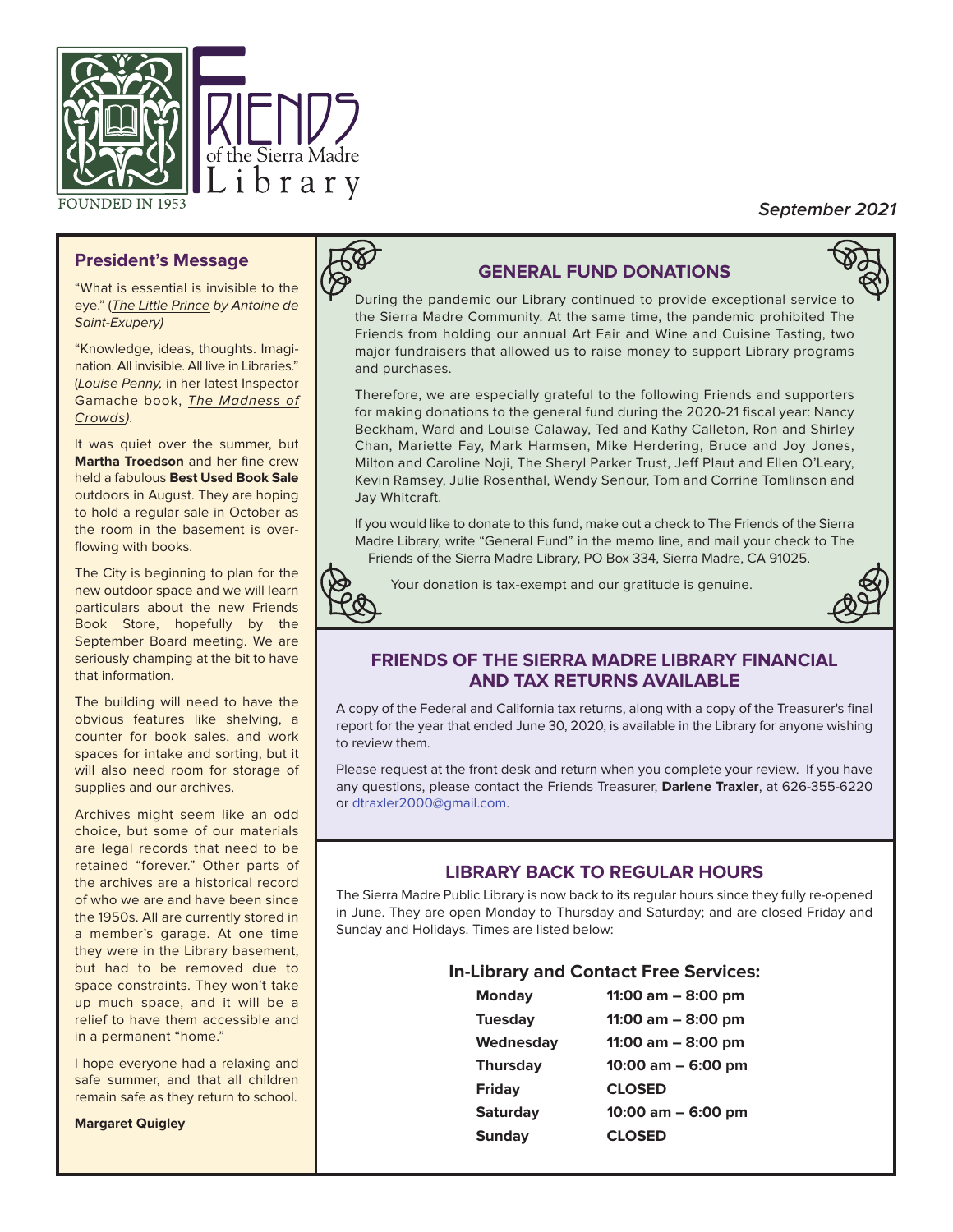#### **SPECIAL EVENTS MUSIC AND MINDFULNESS: GUITARIST ALMER IMAMOVIC**

Take a relaxing break at the Library by stopping in for some classical guitar music to soothe the soul. Guitarist Almer Imamovic, from Sierra Madre Music, will be playing music on **Wednesday, September 8** from 5:00-7:00 p.m. No registration is required.

#### **MINECRAFT MONDAYS: CREATIVE**

On **Monday, September 13** and **Monday, September 27** at 4:00 p.m. let's build together in Minecraft on a private server at the Library OR on Zoom. Every other Monday for Kids aged 8 and under we'll play Creative. Call 626-355-7186 to register.

#### **TEEN STEAM: 8-BIT PERFECTION**

On **Wednesday, September 15** at 4:00 p.m. we're making Perler bead creations to fulfill all your 8-bit needs. In-person, at the Library. No registration is required.

#### **MUSIC AND MINDFULNESS: PIANIST ALAN GEIER**

Take a relaxing break at the Library by stopping in for some calming piano music to soothe the soul. Pianist Alan Geier will be playing music on **Saturday, September 18** from 11:00 a.m.-1:00 p.m. No registration is required.

# **3D PRINTING BASICS**

On **Saturday, September 18** at 2:00 p.m. learn how we do our in-Library 3D prints in this beginner workshop. In-person, at the Library. No registration is required.

#### **BUBBLE PARTY AT MEMORIAL PARK**

Make your own bubbles with a bubbleologist from Bubble Mania and Co. at Memorial Park on **Monday, September 20** at 10:00 a.m. No registration is required.

#### **MINECRAFT MONDAYS: SURVIVAL**

On **Monday, September 20** at 4:00 p.m. let's adventure together in Minecraft on a private server at the Library OR on Zoom. Every other Monday for Kids aged 9 and up we'll play Survival. Call 626- 355-7186 to register.

#### **SEWING MACHINE BASICS**

Learn sewing basics with the Library's sewing machine on **Tuesday, September 21** at 1:00 p.m. and **Saturday, September 25** at 3:00 p.m. In-person, at the Library. Call 626-355-7186 to register.

#### **CRAFT IT: BUILD A BOOK**

Our monthly Craft It program is back at the Library on **Saturday, September 25** at 11:00 a.m. with Build a Book. Use a book cover to create a notebook. No registration is required.

# **ONGOING PROGRAMS AND SERVICES 1,000 BOOKS BEFORE KINDERGARTEN READING PROGRAM**

Sign up at any time to nurture reading and foster early language development with the 1,000 Books Before Kindergarten program.

# **AT-HOME ANCESTRY.COM**

Explore your family tree – right from your own home! You can now search and discover on Ancestry.com for FREE while offsite from

the Library building. Just log into your Library account on the catalog homepage, then click the Ancestry.com link under Electronic Resources to get started.

#### **LIBBY BY OVERDRIVE**

Physical copies at the Library are all checked out? Not to worry, get new titles fast with Libby by Overdrive. Hundreds of e-books and audiobooks available with your library card at your fingertips. Start enjoying more books, today!

# **WEEKLY PROGRAMS**

# **PRESCHOOL STORYTIME AT MEMORIAL PARK**

Preschool Storytime is returning to Memorial Park on Mondays at 9:00 a.m. and 10:00 a.m. Kids aged 3-5 can engage with stories, songs, and more, outside. Call 626-355-7186 to register and for more information**.**

#### **WALK THIS WAY STORY ADVENTURE**

Stretch your legs at Memorial Park while engaging in some early literacy, with a new picture book featured every week. Books are changed out on Mondays.

#### **BABY RHYME TIME AT MEMORIAL PARK**

Returning to Memorial Park on Thursdays at 9:00 a.m., Baby Rhyme Time is for families with little ones from Birth to Age 2. Children will engage with songs, stories, and more, outside. Call 626-355-7186 to register and for more information.

# **MONTHLY PROGRAMS BOARD LIBRARY TEENS**

Do you want to have a say in what the Library does this year? Do you want to serve your community in a fun and inspirational way? Then join the Board Library Teens and volunteer for service hours. On **Wednesday, September 1** at 4:00 p.m., help us decide on the programs YOU want to have at the Library and help us pick and design our Library scarecrow.

#### **TEEN SNACKCHAT**

Snackchat is back and in-person on **Wednesday, September 8** at 4:00 p.m. and on the second Wednesday of every month at the Library. Teens can join this book club, which focuses on snacks, anytime throughout the school year. In our first meeting, we'll select the books we'd like to read this year.

#### **TAILS AND TALES**

On **Thursday, September 9** at 1:00 p.m. and on the second Thursday of every month, we read to animals. Hop on our social media accounts (Facebook, Instagram, and YouTube) to hear a story and see which animal we're reading to this month.

# **PAJAMA STORYTIME**

On **Wednesday, September 15** at 7:00 p.m. tune in on Zoom for a live Bedtime Storytime. We'll have a scavenger hunt, show and tell, sing songs, and of course listen to some stories. Call 626-355-7186 to register**.**

#### **ZOOM THIRD THURSDAY BOOK CLUB**

On **Thursday, September 16** at 11:00 a.m. the Third Thursday Book Club is staying on Zoom for the month of September and you can join in on discussing Cadillac Desert by Marc Reisner. Call the Library at 626-355-7186 to register.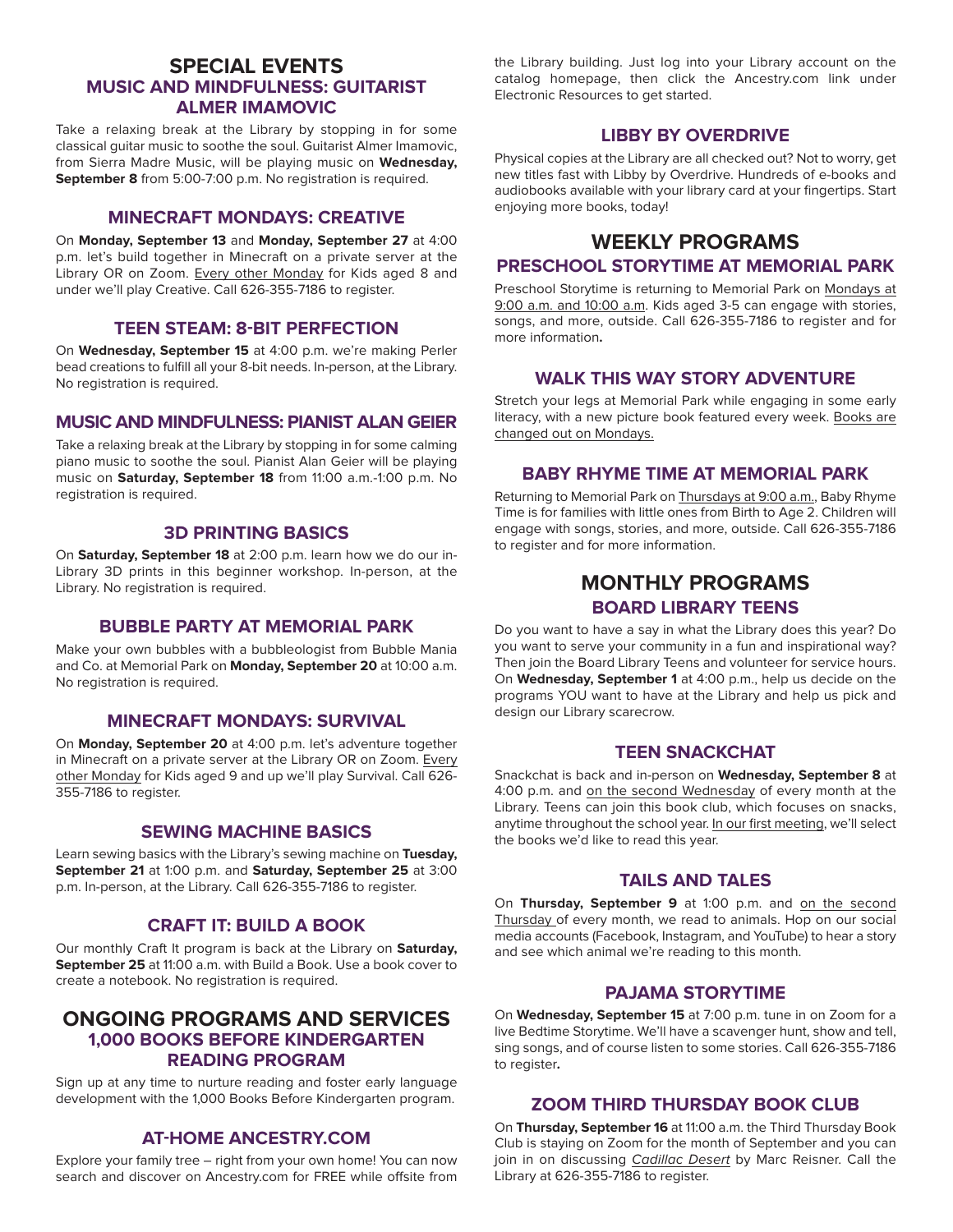#### **SOMMER LIBRARY SCHOLARSHIP FUND DONATIONS**

Monies in the Sommer Library Scholarship Fund are used to help provide professional training and staff development for library and information professionals. Four of our library's staff were recently awarded money. We are grateful to the Friends and supporters who honored our exemplary staff by making donations during the 2020-21 fiscal year: Ellen Carroll, Connie Luder, John Sommer and Jon Thurber.

If you would like to donate to this fund, make out a check to The Friends of the Sierra Madre Library, write "Sommer Library Scholarship Fund" in the memo line, and mail your check to The Friends of the Sierra Madre Library, PO Box 334, Sierra Madre, CA 91025. Your donation is tax-exempt and our gratitude is heartfelt.

#### **BEST USED BOOK SALE**

Our July presales from the Internet, the Library cart, and miscellaneous sales totaled \$1,316.81. That added to the August Book Sale earnings of \$1,470.75, makes a Grand Total of **\$2,787.56** in the five weeks since the new fiscal year began July 1<sup>st!</sup>

Thanks to everyone who has donated gently-used books to our sales. Shoppers frequently tell us that we have the best used books in the San Gabriel Valley!

Since we are not currently selling out of the basement, we can't use any more CDs, DVDS and Audio books. We are filled to capacity! In addition, you are welcome to place magazines, old encyclopedia sets and dictionaries on the free bench at the rear of the Library as we are not selling them. We are always in the basement on Monday and Thursday mornings from 9:00-11:00 a.m. and will help carry your bags and boxes. Ask us for a tax donation form too.

Many thanks to all the volunteers who helped set up, cashier, and clean up after the hot days of the August sale.

See you on **Friday, October 1** from 3:00-7:00 p.m. and **Saturday, October 2** from 10:00 a.m.-2:00 p.m. for our next sale!

#### **PARTNERS PROGRAM**

Soon the beauty of fall will be upon us, and although it still feels like summer, it's back to school, and back to the Library and all the wonderful programs it provides. Again, those wonderful programs are possible because of your continued support! And while Spring is traditionally the season of "renewal," Summer saw the largest number of renewals for the Partners to date!

A huge thanks to Pat & De Alcorn, Ellen Carroll, Alice Clark, Beverly Clifton, Christine Gladish, Patricia Hall, Donna & Victor Howard, Ron Martinetti, Toni Navarro, Susan Quinn, Debora Ross, William Sargent & Nancy Wischhusen, Darlene Traxler, Carol Tremblay, Martha Troedson and Jane Zamanzadeh for renewing!

We also gained four new Partners – we extend a warm welcome to Jessie Christiansen, Louise Neiby, Richard Procter and Frances Smith. Thank you all for your generosity, your dedication and your appreciation of the true treasure of Sierra Madre – our Library!

# **MARY TUMILTY FUND**

Thank you to Prudence Levine and Jeffrey & Julie Wong for your recent donations and to all who have so generously donated to Mary's fund during 2021. Your gifts to her fund are greatly appreciated – and – thank you too – on behalf of her daughter and granddaughter – who live on the East Coast and who also appreciate you remembering Mary in such a positive way. Those of us who knew Mary can assure you that she will be watching – with a very sharp eye – the progress of the improvements that are being planned to enhance our current Library. Again – many thanks.

# **READER'S REVIEW**



This month's review is by **Richard Bellikoff**

> **Kitchen Confidential: Adventures in the Culinary Underbelly**

#### **by Anthony Bourdain**

Three years after his death made front page headlines in national newspapers, Anthony Bourdain's fame is undiminished, with a new documentary about his life, a

H

recipe book and a travel book published and a biography coming soon. Kitchen Confidential was what vaulted him into celebrity. After it hit the international bestseller lists in 2000, he became a sought-after TV talk show guest and the star of several cable TV series.

As the book's title implies, it's a behind the scenes look at what Bourdain calls "the clatter and hiss of a big city kitchen," but it's also a memoir about his years in the restaurant business, featuring a rogues' gallery of unforgettable characters. He wrote the book to convey his love of cooking and his pride in what he calls his "pirate crew" of co-workers, but as he says in his introduction, "It's all here: the good, the bad and the ugly. There will be horror stories. Heavy drinking, drugs, screwing in the dry-goods area, unappetizing revelations about bad food-handling and unsavory industry-wide practices."

The personality traits that made Bourdain a media star are on full display in this book, including his uncompromising opinions and his acerbic and caustic sense of humor, often expressed in adult language with a macho edge. His gleeful recounting of juvenile kitchen pranks would be intolerable in the hands of a lesser writer.

A chapter titled "Who Cooks?" profiles the type of person who typically works in a restaurant kitchen. Bourdain prefers immigrants for the job: "The Ecuadorian, Mexican, Dominican and Salvadoran cooks I've worked with over the years make most educated white boys look like clumsy, sniveling little punks." The "How to Cook Like the Pros" chapter recommends equipment that home cooks should have in their kitchens. But Bourdain cautions readers that giving elegant dinner parties does not qualify them to open a restaurant, lest they add to the long list of failed eating establishments. The final chapter, "Kitchen's Closed," includes an extensive catalogue of all the bruises, callouses and scars that Bourdain developed on his hands during his years of physical labor in restaurant kitchens. Cooking is hard work.

This is a book that you can devour in just a few sittings and then annoy everyone you know by exhorting them to read it. Bourdain was inimitable and irreplaceable. His life ended too soon, but he left behind a treasure trove of writing and TV shows for his many fans, and this provocative and entertaining book started it all.

**CALL # STATUS: 641.5092 BOURDAI**

#### **Beth Smith-Kellock**